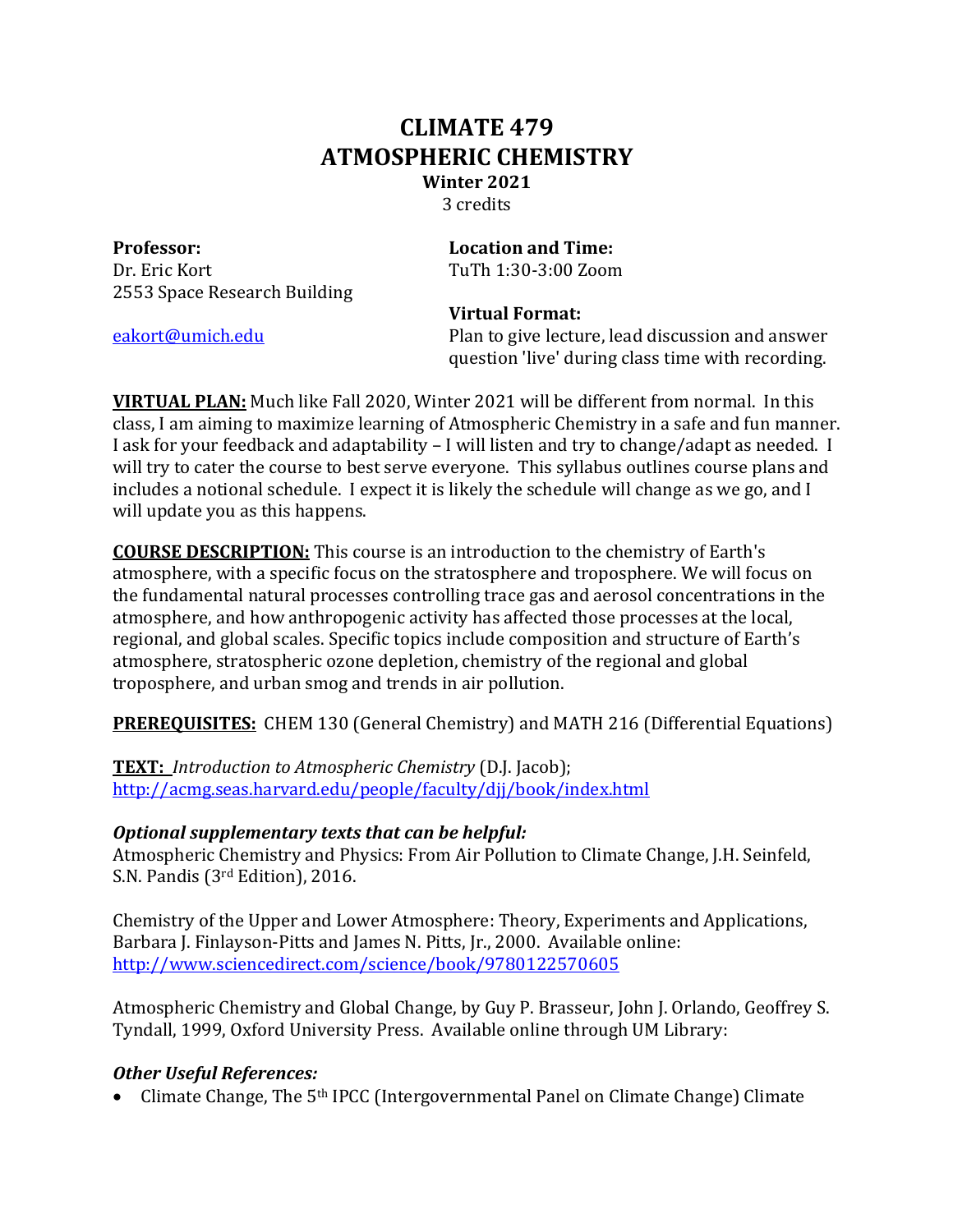Change 2013 the Physical Science Basis and Climate Change 2014 Synthesis Report. http://www.ipcc.ch/

• WMO (World Meteorological Organization), *Scientific Assessment of Ozone Depletion:* 2010, Global Ozone Research and Monitoring Project—Report No. 52, 516 pp., Geneva, Switzerland, 2011

http://www.esrl.noaa.gov/csd/assessments/ozone/2010/report.html

• *Scientific Assessment of Ozone Depletion: 2014* http://www.esrl.noaa.gov/csd/assessments/ozone/2014/ 

### **GRADING:**

| Weight | Type          | Date<br>Throughout semester<br>Homework |  |
|--------|---------------|-----------------------------------------|--|
| 25%    |               |                                         |  |
| 15%    | Quiz 1        | $\sim$ 23 Feb                           |  |
| 15%    | Quiz 2        | $\sim$ 30 Mar                           |  |
| 10%    | Participation |                                         |  |
| 20%    | Term Paper    | 20 Apr                                  |  |
| 15%    | Presentation  | $13/15$ Apr                             |  |

**HOMEWORK POLICY:** The initial plan is for  $\sim$ 5 homework assignments during the semester. These will consist of quantitative and qualitative written problem sets addressing topics covered in the lectures and reading, as well as some inclusion of peerreviewed papers. Assignments are due at the beginning of class on the specified due dates. Each day (or fraction of a day) the assignment is late, the grade will be reduced by  $10\%$ .

**TERM PAPER AND PRESENTATION:** The term paper due at the end of the semester can be either  $(1)$  a review of the literature on a topic determined with the instructor, or  $(2)$  a research paper on your own project. Some possible topics (though by no means an exhaustive list) are at the end of the syllabus. The presentation will be in class during the last week of class, and will include a 15 minute presentation on your work.

**WRITTEN QUIZZES:** There will be two quizzes during the semester (see dates above). These will be closed book, closed note exams.

**HONOR CODE:** Read it: http://www.engin.umich.edu/students/honorcode/ All policies apply.

**LEARNING GOALS:** There are a range of backgrounds and interests of students in the class, and my primary goal is to introduce the basic concepts of atmospheric chemistry as they pertain to atmospheric science. This includes (1) developing an in-depth knowledge of chemical processes in the atmosphere (including chemical kinetics, photochemistry, physical chemistry, thermodynamics and biogeochemical cycling during atmospheric transport) and apply these concepts in homework problems and exam questions;  $(2)$ calculating atmospheric concentrations of trace constituents, equilibrium constants, chemical decay rates, and other chemical information as applied to the atmosphere, as applied in homework problems and exam questions, and  $(3)$  be able to describe various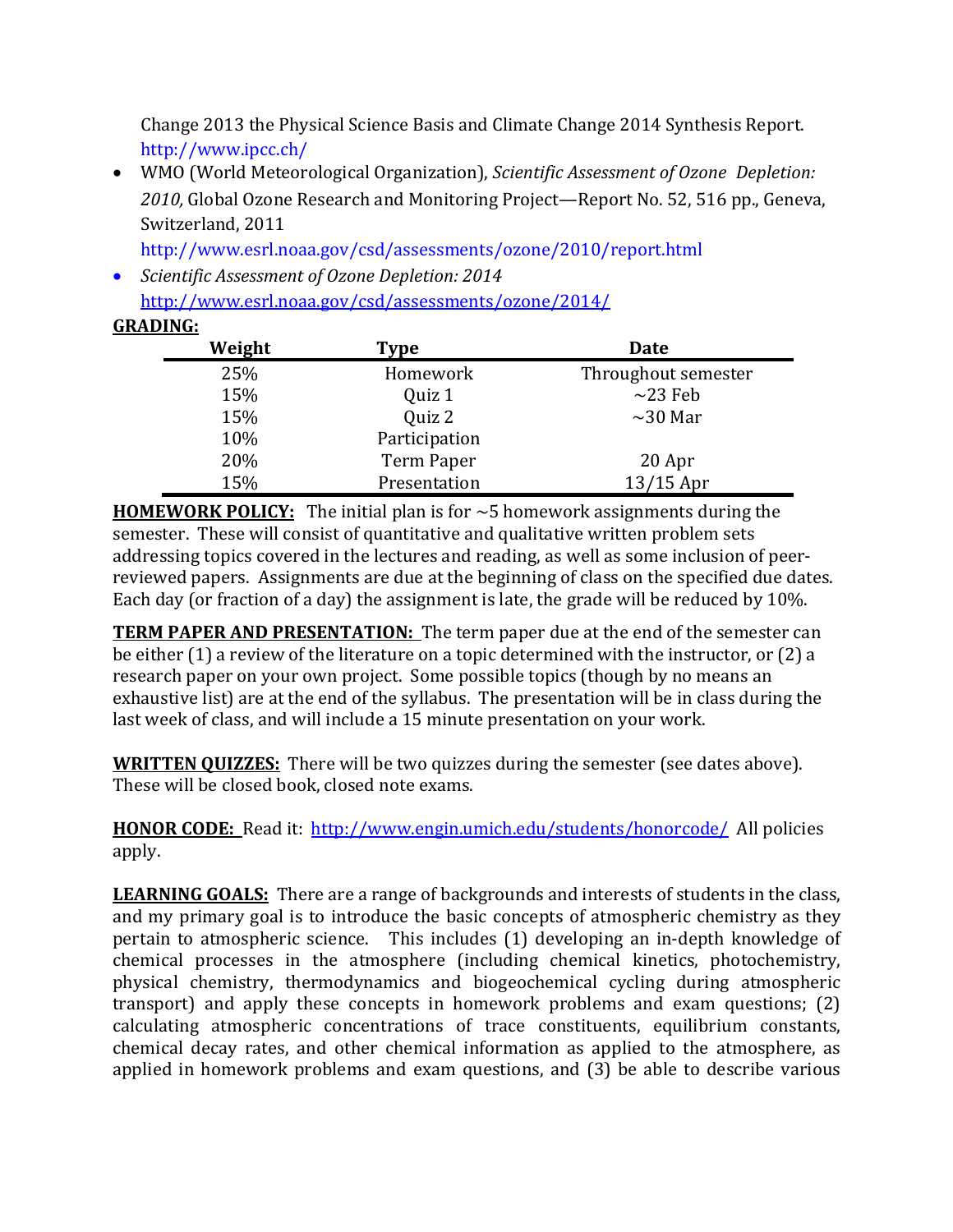atmospheric chemistry issues related to regional air quality and global climate, and the impacts on society and human health.

#### **CLASS RECORDING**

Course lectures may be audio/video recorded and made available to other students in this course. As part of your participation in this course, you may be recorded. If you do not wish to be recorded, please contact [eakort@umich.edu] the first week of class (or as soon as you enroll in the course, whichever is latest) to discuss alternative arrangements.

#### **DISABILITY STATEMENT**

The University of Michigan is committed to providing equal opportunity for participation in all classes, programs, services and activities. Requests for accommodations by persons with disabilities may be made by contacting the Services for Students with Disabilities (SSD) Office located at G664 Haven Hall. The SSD phone number is 734-763-3000. Once your eligibility for an accommodation has been determined you will be issued a verified individual services accommodation (VISA) form. Please present this form to me at the beginning of the term, or at least two weeks prior to the need for the accommodation (test, project, etc...).

### **MENTAL HEALTH & WELLBEING**

Students may experience stressors that can impact both their academic experience and their personal well-being. These may include academic pressures and challenges associated with relationships, mental health, alcohol or other drugs, identities, finances, etc. If you are experiencing concerns, seeking help is a courageous thing to do for yourself and those who care about you. If the source of your stressors is academic, please contact me so that we can find solutions together. For personal concerns, U-M offers a variety of resources, many which are listed on the Resources for Student Well-being webpage. You can also search for additional well-being resources here.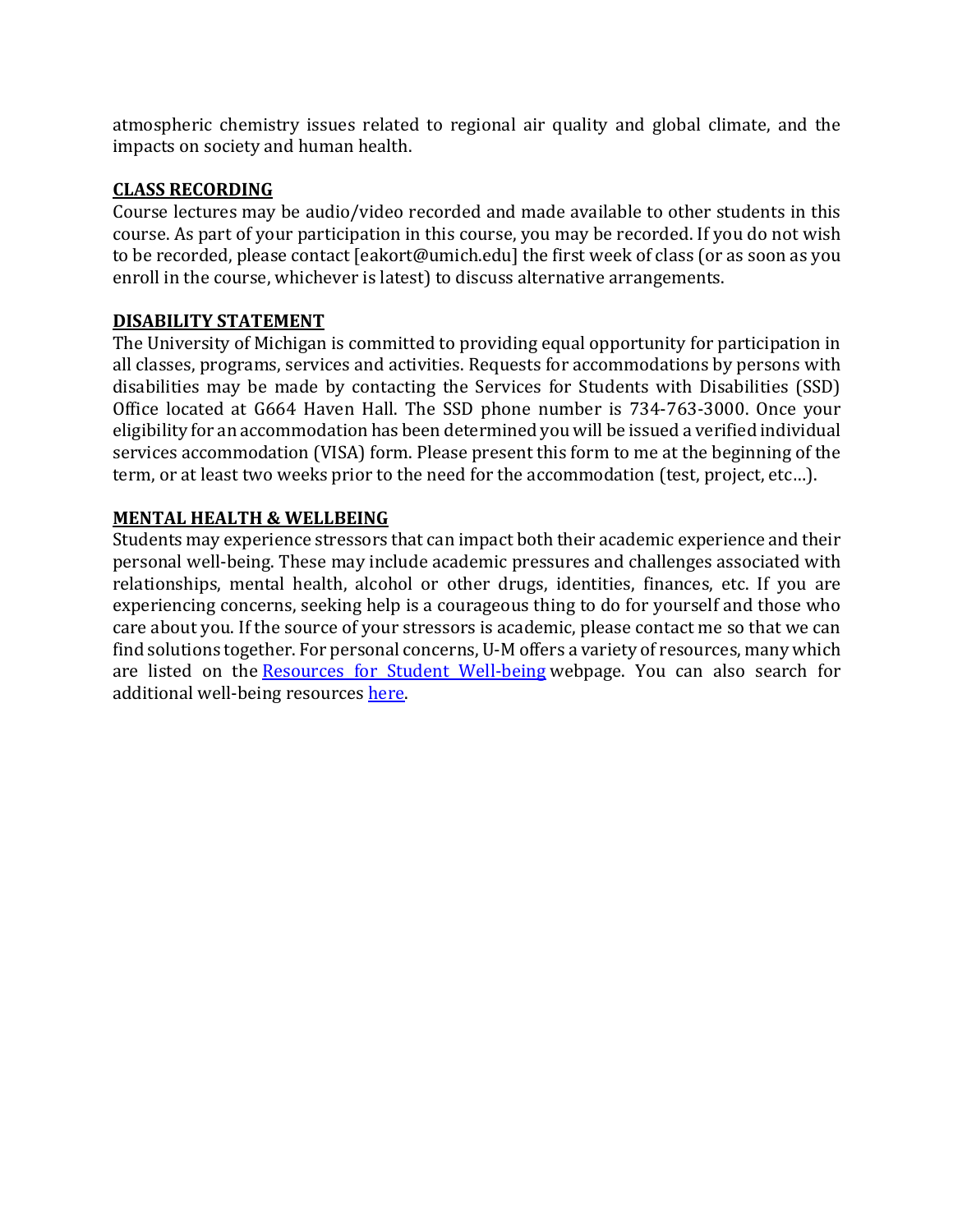#### **CLIMATE 479: Atmospheric Chemistry: Winter 2021: Tentative Course Outline**

Homework  $(H)$  assigned  $(A)$  and due dates  $(D)$ Reading from Jacob (J) and optional from Seinfeld and Pandis (S&P)

| Wk             | <b>Date</b> | Topic                                              | <b>Reading</b>  |                  |
|----------------|-------------|----------------------------------------------------|-----------------|------------------|
| $\mathbf{1}$   | $19$ Jan    | Intro & atmospheric composition                    | 1               |                  |
|                | $21$ Jan    | Fundamentals: Structure, physics and transpo J2, 4 |                 |                  |
| $\overline{2}$ | $26$ Jan    | Fundamentals: radiation and photolysis             | 17              |                  |
|                | $28$ Jan    | Fundaments: GHG, climate metrics, lifetimes        |                 |                  |
| 3              | 2 Feb       | Simple atmospheric models                          | J <sub>3</sub>  |                  |
|                | 4 Feb       | Introduction to chemical kinetics                  | J9; S&P3        |                  |
| $\overline{4}$ | 9 Feb       | Stratospheric chemistry                            | [10; S&P5       |                  |
|                | 11 Feb      | Stratospheric chemistry                            |                 |                  |
| 5              | 16 Feb      | Stratospheric chemistry                            |                 |                  |
|                | 18 Feb      | Stratospheric chemistry/REVIEW                     |                 |                  |
| 6              |             | 23 Feb QUIZ 1                                      |                 |                  |
|                |             | 25 Feb Tropospheric chemistry                      | 11; S&P6        |                  |
| $\overline{7}$ | 2 Mar       | No Class: Mental Sanity                            |                 |                  |
|                | 4 Mar       | Tropospheric chemistry                             |                 |                  |
| 8              | 9 Mar       | Tropospheric chemistry                             |                 |                  |
|                |             | 11 Mar Tropospheric chemistry                      | 12              |                  |
| 9              |             | 16 Mar Tropospheric chemistry (isoprene)           |                 |                  |
|                |             | 18 Mar Acid Rain/atmospheric sulfur cycle          | 13              | Paper topics due |
| 10             |             | 23 Mar Well Being break                            |                 |                  |
|                |             | 25 Mar Atmospheric aerosols/REVIEW                 |                 |                  |
| 11             |             | 30 Mar QUIZ 2                                      |                 |                  |
|                | 1 Apr       | Aqueous chemistry                                  | <b>S&amp;P7</b> |                  |
| 12             | 6 Apr       | Air quality: trends and modeling                   | 13              |                  |
|                | 8 Apr       | SLCP: chemistry-climate interactions               | 18              |                  |
| 13             |             | <b>13 Apr Project presentations</b>                |                 |                  |
|                |             | <b>15 Apr Project presentations</b>                |                 |                  |
| 14             |             | 20 Apr Written paper due                           |                 |                  |
|                |             |                                                    |                 |                  |